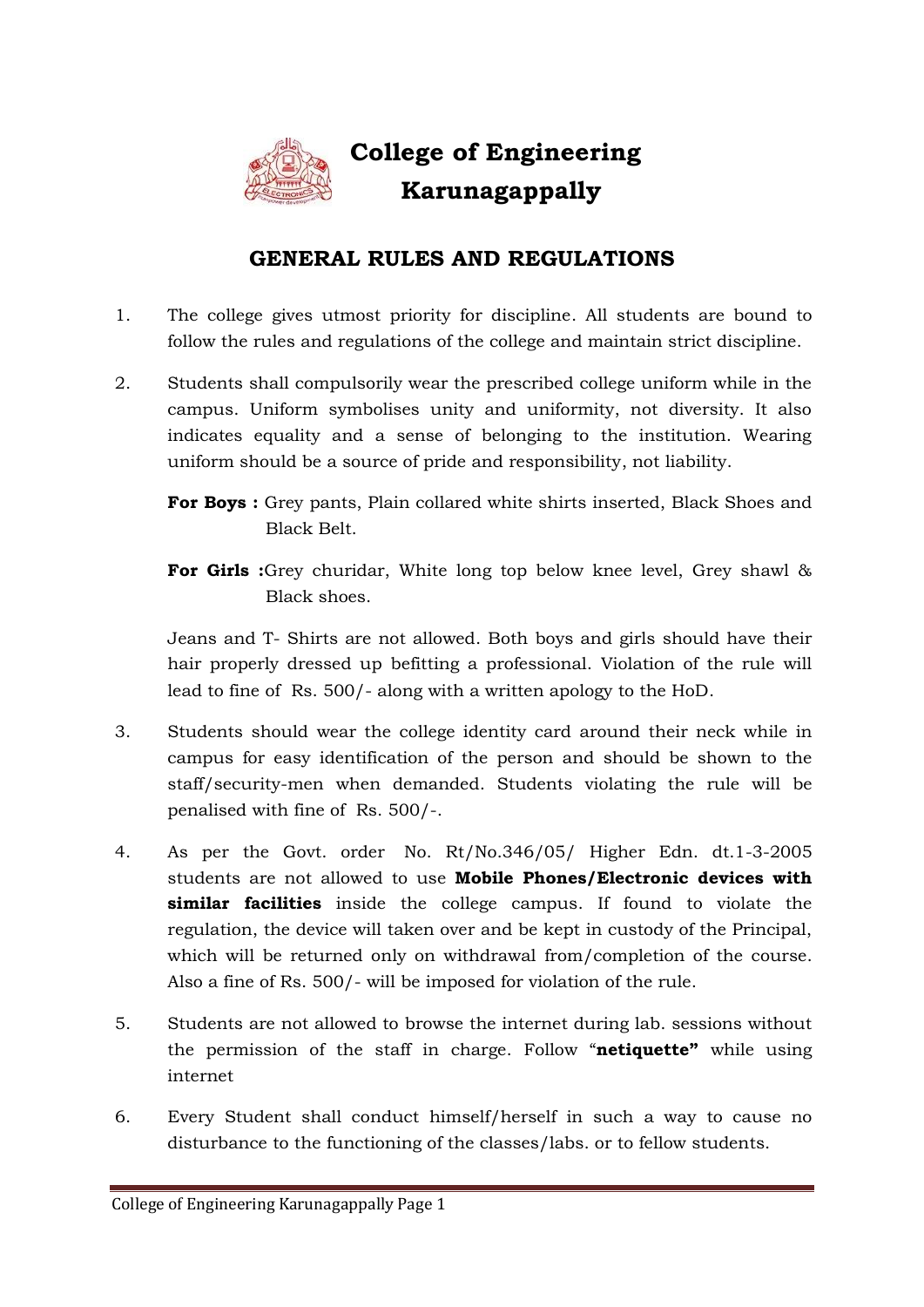- 7. Use of Alcohol, Cigarettes and Drugs in any form is strictly prohibited within the campus, Students are advised to desist from the such acts as it is wellknown that this will adversely affect health of the individual, discipline and peaceful atmosphere of the institution. The principal reserves the right to take immediate disciplinary action against student(s) involved based on the first information report from any of the college staff.
- 8. Ragging is banned in the college campus. *"Ragging" means Any conduct whether by words spoken or written or by an act which has the effect of teasing, treating or handling with rudeness any other student, indulging in rowdy or undisciplined activities which causes or is likely to cause annoyance, hardship or psychological harm or to raise fear or apprehension thereof in a fresher or a junior student will not in the ordinary course and which has the effect of causing or generating a sense of shame or embarrassment so as to adversely affect the physique or psyche of a fresher or a junior student.* Anyone found guilty of ragging and /or abetting ragging is liable to be punished as per the directive of the UGC vide circular No.F1-16/2007(CPII) April 2009 and Govt. of Kerala norms. Any incident of ragging will be dealt with seriously. Depending upon the nature and gravity of the offence as established by the Anti-Ragging Committee of the institution, the possible punishment for those found guilty of ragging at the institution level shall be one or any combination of the following:
	- 8.1 Suspension from attending classes and academic privileges.
	- 8.2 Withholding/Withdrawing scholarship/fellowship and other benefits.
	- 8.3 Debarring from appearing in any test/examination or other evaluation process.
	- 8.4 Withholding results.
	- 8.5 Debarring from representing the institution in any regional, national or international meet, tournament, youth festival etc.
	- 8.6 Suspension/Expulsion from the hostel.
	- 8.7 Cancellation of admission.
	- 8.8 Rustication from the institution for period ranging from 1 to 4 semesters.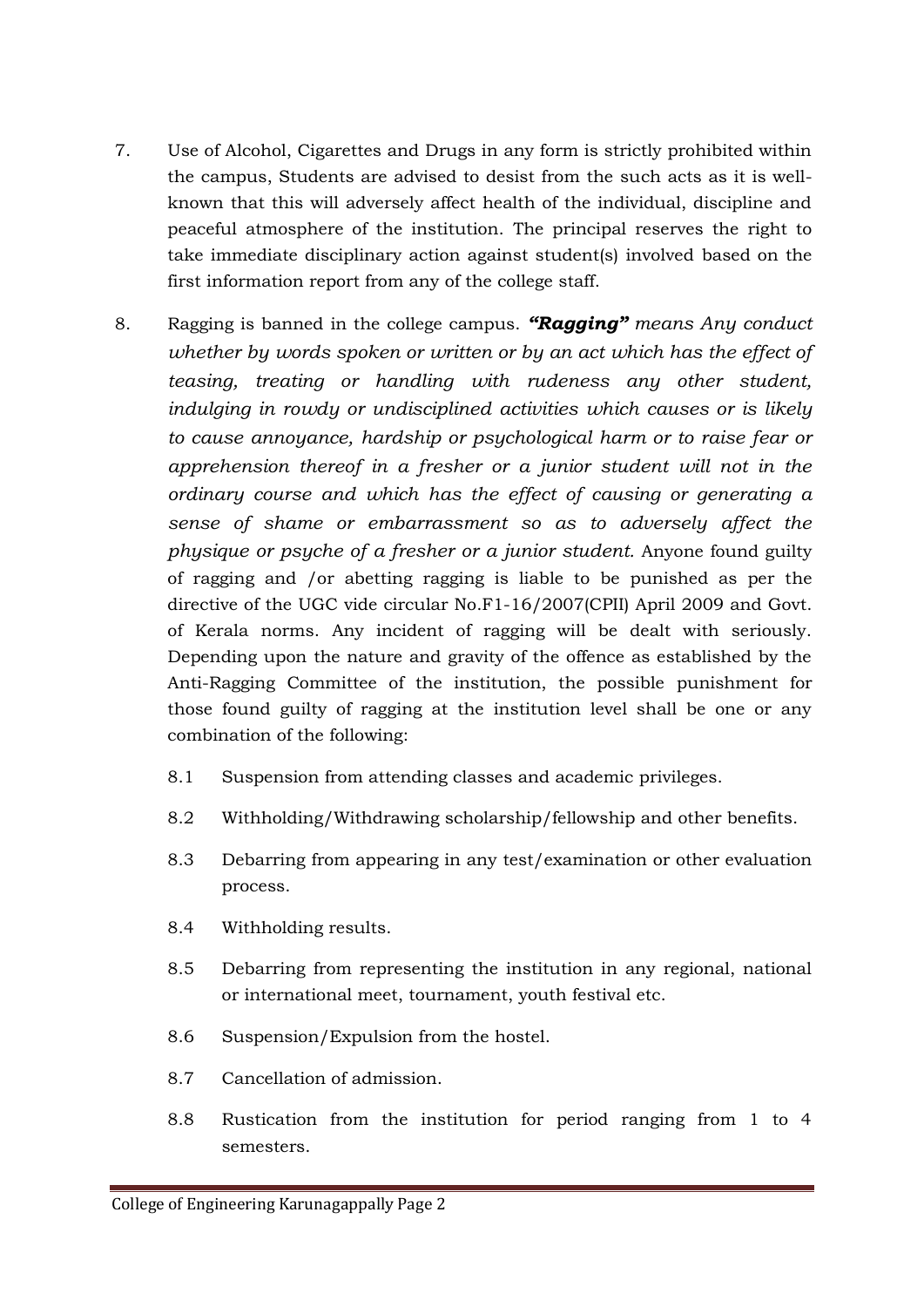- 8.9 Expulsion from the institution and consequent debarring from admission to any other institution for a specified period.
- 8.10 Fine ranging between Rupees 25,000/- and Rupees 1 lakh.
- 8.11 Collective punishment

If the act is found to be of very serious nature, the culprits will be dismissed from the college and a complaint will be filed with the local police authorities.

- 9. Under disciplinary action, it is the discretion of the Principal to fine, suspend or even expel a student from the college in the interests of the institution for his/her misconduct. Misconduct shall include:
	- 9.1 Staying away from classes without sufficient reason.
	- 9.2 Disrespectful behaviour towards the staff
	- 9.3 Provoking students to strike, participating in strike, dharna etc. in the college.
	- 9.4 Loitering in the verandas during free hours and creating disturbance to the classes in progress.(During free hours the students are expected to make use of the library)
	- 9.5 Disorderly behaviour in the class.
	- 9.6 Organizing tours without the permission of the Principal
	- 9.7 Organizing meetings in the college or displaying notices on the college notice board without the permission of the Principal.
	- 9.8 Blocking gates/doors or passages which would restrict the mobility of staff and students in the college.
	- 9.9 Involvement in manhandling or harassing fellow students.
	- 9.10 Disturbing the college functions by shouting, howling or dancing.
	- 9.11 Resorting to any kind of malpractice in the examinations.
	- 9.12 Collecting money from staff or students without the permission of the Principal.
	- 9.13 Distributing leaflets, hand-bills or other materials and displaying banners and posters inside the campus.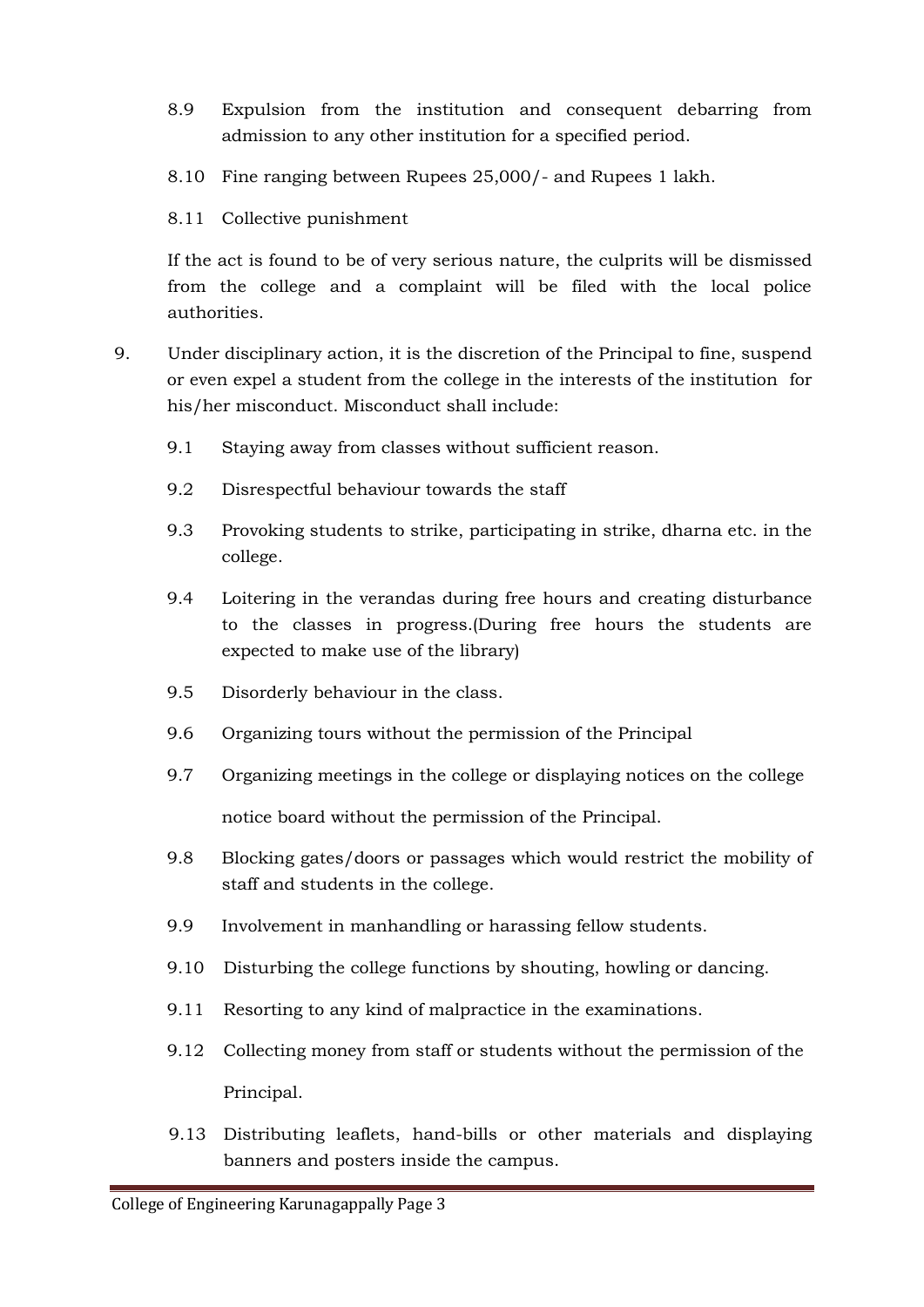- 9.14 Scribing offensive, abusive or obscene words or figures on green boards or any kind of writing on the walls or other places in the college or the college campus.
- 9.15 Being in unauthorised areas without permission.
- 9.16 Unwarranted interference with the College's safety equipment, fire fighting equipment.
- 9.17 Damaging college property or private property inside the campus.
- 10. The college prohibits political activities on the campus and forbids students from conducting and attending political meetings within the college campus.
- 11. All Celebrations in the campus, including College Senate and/or other departmental activities, should be held after getting prior permission from the Principal. Celebrations of any type should be communicated to the Principal in writing through concerned staff-in-charge at least five working days prior to the event, with programme details, guests attending, source of funds, expenditure estimates etc. The discipline committee is entrusted to monitor and supervise the celebrations in the college.
- 12. Students shall not invite Police or Media persons to the campus on their own, for that they have to get prior permission from the Principal.
- 13. Students shall not use the College emblem/Photo of the college in full or part of it in the transaction of the social media like Facebook, Whats App etc. without prior permission.
- 14. Students' vehicles will be allowed only up to the designated parking area. Entry beyond that point is strictly prohibited. No type of vehicles should be used during celebrations inside the college campus. Any student caught violating the direction will be penalised by imposing a fine of Rupees. 500/-
- 15. Programmes by External agencies/Professional groups/Paid programmes such as DJ, Musical events are not be permitted inside the campus. No type of fund raising by the students will be permitted, as these practices lead to extortion and misuse of funds. Technical festivals are to be limited to Technical activities, while there is no restriction for students' programmes. All such programmes are not permitted beyond 5pm.
- 16. Students are advised to take care of their personal belongings and other valuables.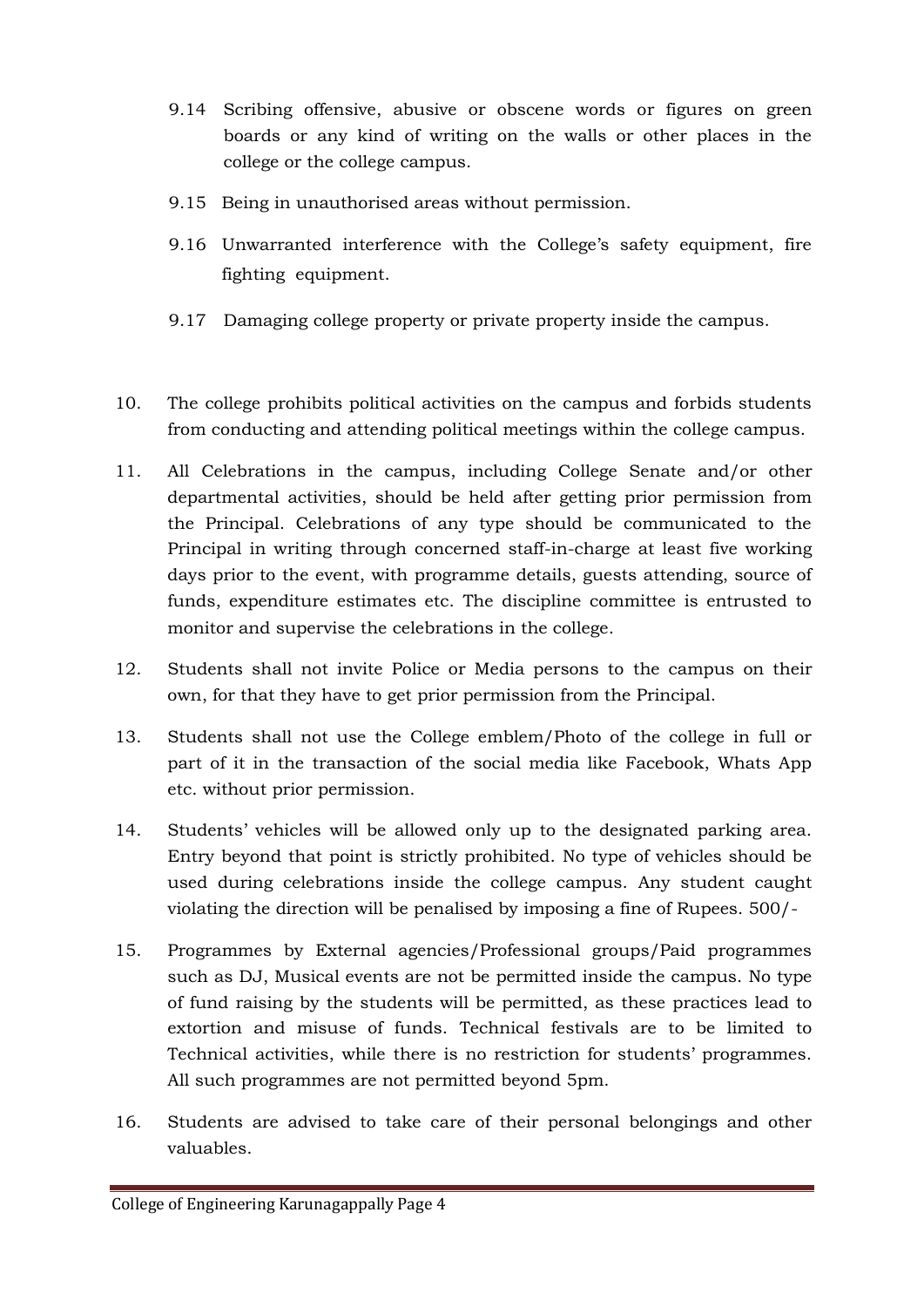- 17. Writing on walls, pillars, bath rooms, furniture or display boards is strictly prohibited.
- 18. The cost of any damage, if caused to college property or public property inside the campus, will be charged to the accounts of the student(s) responsible for the damage. Also Legal action will be initiated against those who are found responsible under existing laws including the prevention of Damage to Public Property Act 1984.
- 19. Students are advised to behave as responsible citizens by switching off fans and lights when they leave the class rooms.
- 20. Furniture in the class rooms/labs should not be moved or displaced.
- 21. The college campus and classrooms should always be kept neat and clean. Students should see that no damage is done to college property including plants and trees in the campus.
- 22. With the intention of keeping the campus clean, food waste and other waste materials including plastic carry bags/pouches should be deposited only in the space provided and never throw it around.
- 23. Water provided through water coolers should be solely used for drinking and not for washing utensils.
- 24. Always flush the toilets after use. Ensure taps are closed after use.
- 25. No students shall remain in the hostel during class hours unless he/she is sick and is permitted to be on leave.
- 26. Students are required to strictly adhere to the college timings. The College library remains open from 8.00 am to 6 pm on all working days. Prior permission from the principal is required to enter the campus on holidays.
- 27. No student activity is permitted inside the campus after 5 pm. Permission from the principal should be obtained through the respective staff-in-charge for any activity which extends beyond 5pm.
- 28. Students are barred from entering restricted areas without permission. Boys are restricted entry to places reserved for girls.
- 29. If a teacher is absent for a particular hour, the class representative should inform the Staff Advisor/Head of the Department/Principal for alternate arrangements.